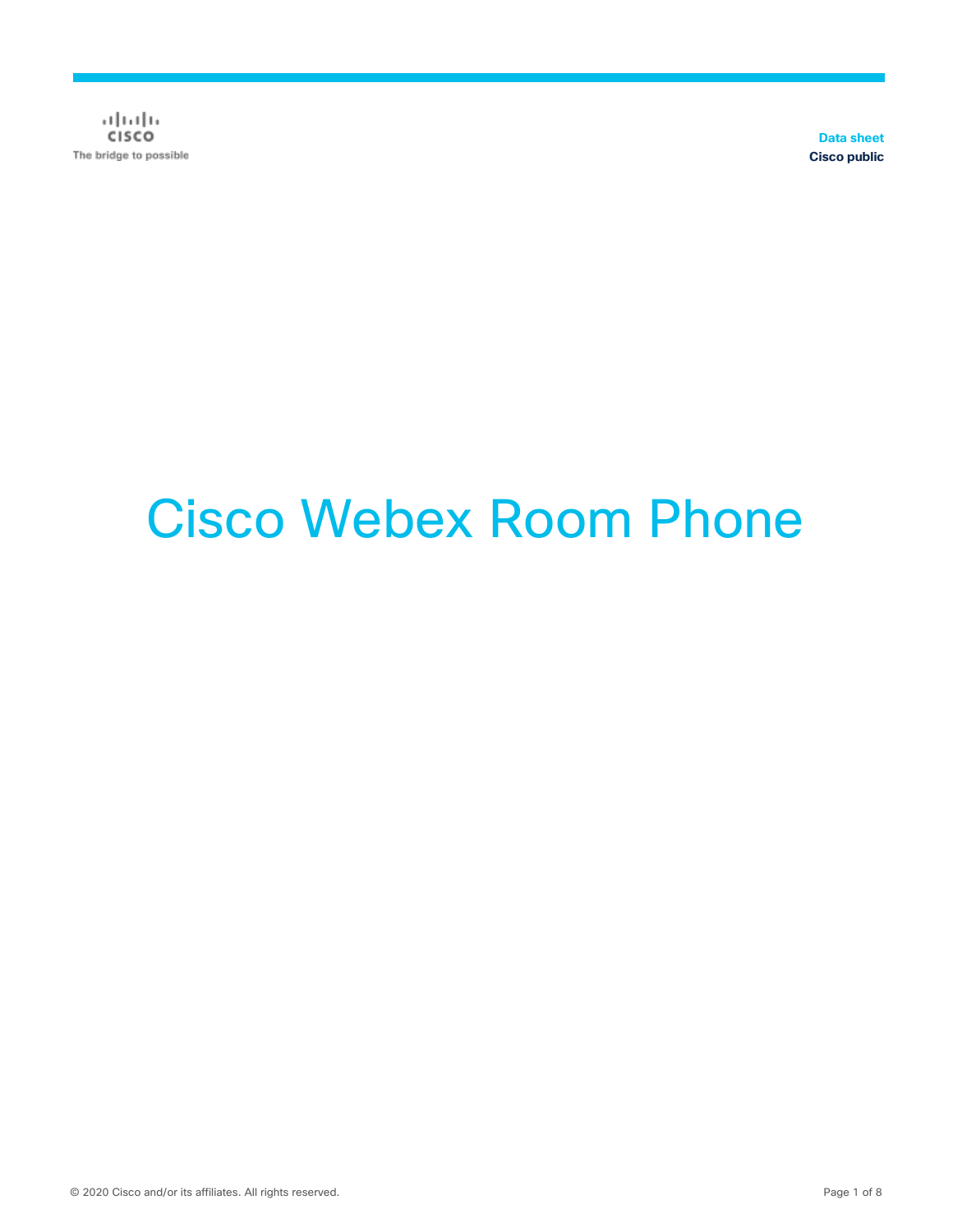## **Contents**

| <b>Product overview</b>                                       | 3              |
|---------------------------------------------------------------|----------------|
| Cisco Webex Room Phone prominent features and differentiators | 3              |
| Bring the Webex experience to audio rooms                     | $\overline{4}$ |
| Licensing                                                     | $\overline{4}$ |
| <b>Product specifications</b>                                 | 5              |
| Ordering information                                          | 7              |
| <b>Warranty information</b>                                   | $\overline{7}$ |
| Cisco environmental sustainability                            | 7              |
| <b>Cisco and Partner Services</b>                             | 8              |
| <b>Cisco Capital</b>                                          | 8              |
| For more information                                          | 8              |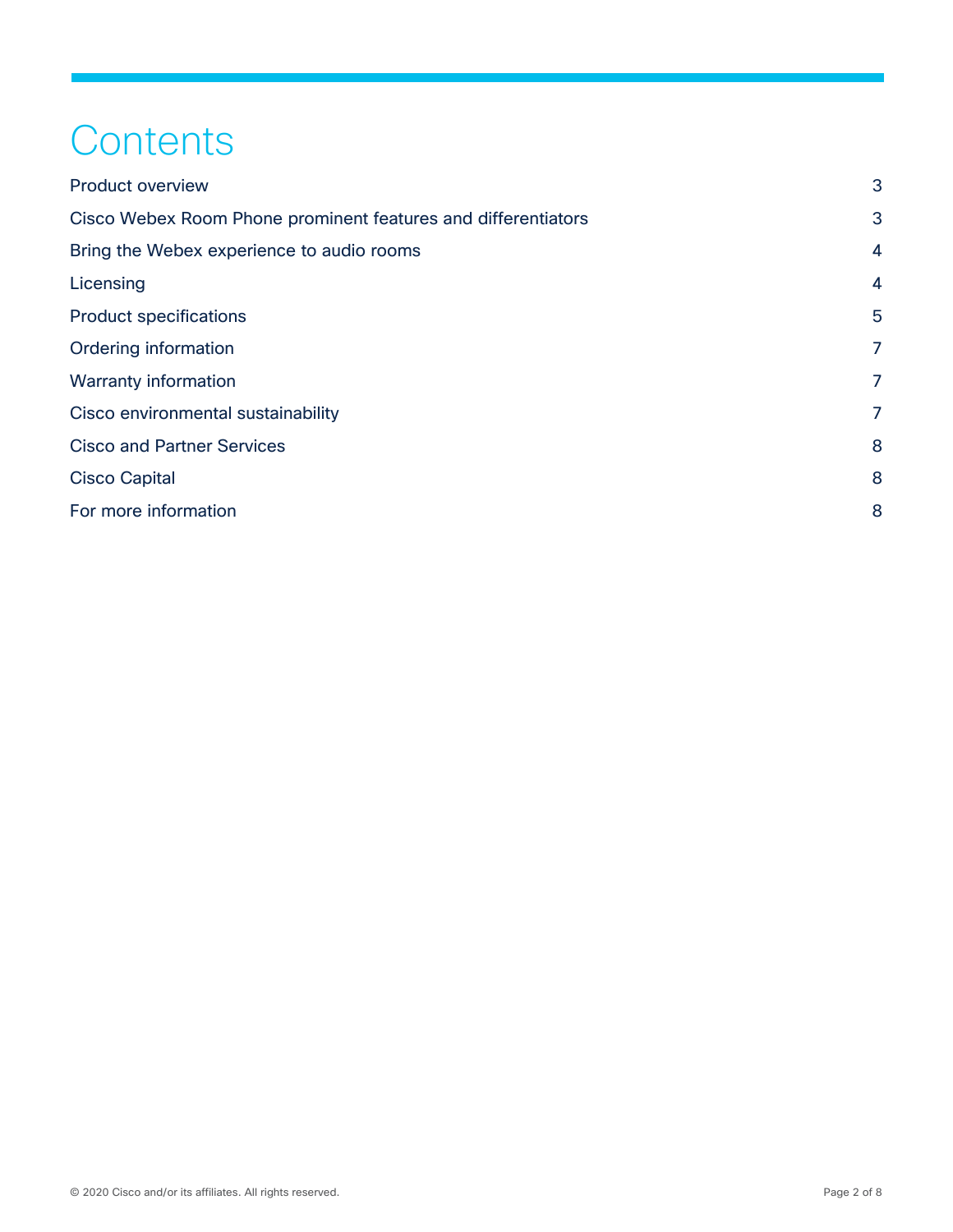

Cisco Webex Room Phone is a conference phone designed for collaborative meetings. It allows you to bring the Webex experience to audio rooms by providing calling, meetings, and share capabilities

#### <span id="page-2-0"></span>Product overview

The Cisco Webex® Room Phone is a conference phone designed for collaborative meetings. With a simple and familiar interface and high-quality audio you can use the power of the Webex platform to have an effective, productive call, meeting, and share experience. Enjoy a meeting solution that's simple and easy to use. Never enter a phone number or meeting code ever again. Now it's as simple as pushing one button to join through the touchscreen or Webex apps when proximity paired. You and your guest(s) can also share content locally or inmeeting using wireless and wired options.

The room-filling HD audio, 360-degree coverage, acoustic echo cancellation, and noise reduction allow remote meeting attendees to hear the voices of conference room attendees clearly.

Plus, with device analytics and insights via Cisco® Webex Control Hub, you can track and monitor device utilization, identify popular meeting rooms, troubleshoot call quality and network issues, and plan device deployment.

### <span id="page-2-1"></span>Cisco Webex Room Phone prominent features and differentiators

| l Feature             | <b>Benefit</b>                                                                                                                                  |
|-----------------------|-------------------------------------------------------------------------------------------------------------------------------------------------|
| <b>Smart meetings</b> | Great audio experience with room-filling HD audio and 360-degree coverage                                                                       |
|                       | Acoustic echo cancellation and noise reduction removes distractions from calls and meetings                                                     |
|                       | In-meeting experience with participant list and active speaker on device and external display <sup>*</sup>                                      |
|                       | Simplified meeting-join experience with One Button To Push (OBTP) for scheduled devices in<br>a Cisco Webex <sup>®</sup> meeting <sup>*</sup>   |
|                       | Automatic wake-up: system "wakes up" when someone walks into the room and recognizes<br>them through their mobile or laptop device <sup>*</sup> |

**Table 1.** Webex Room Phone features and benefits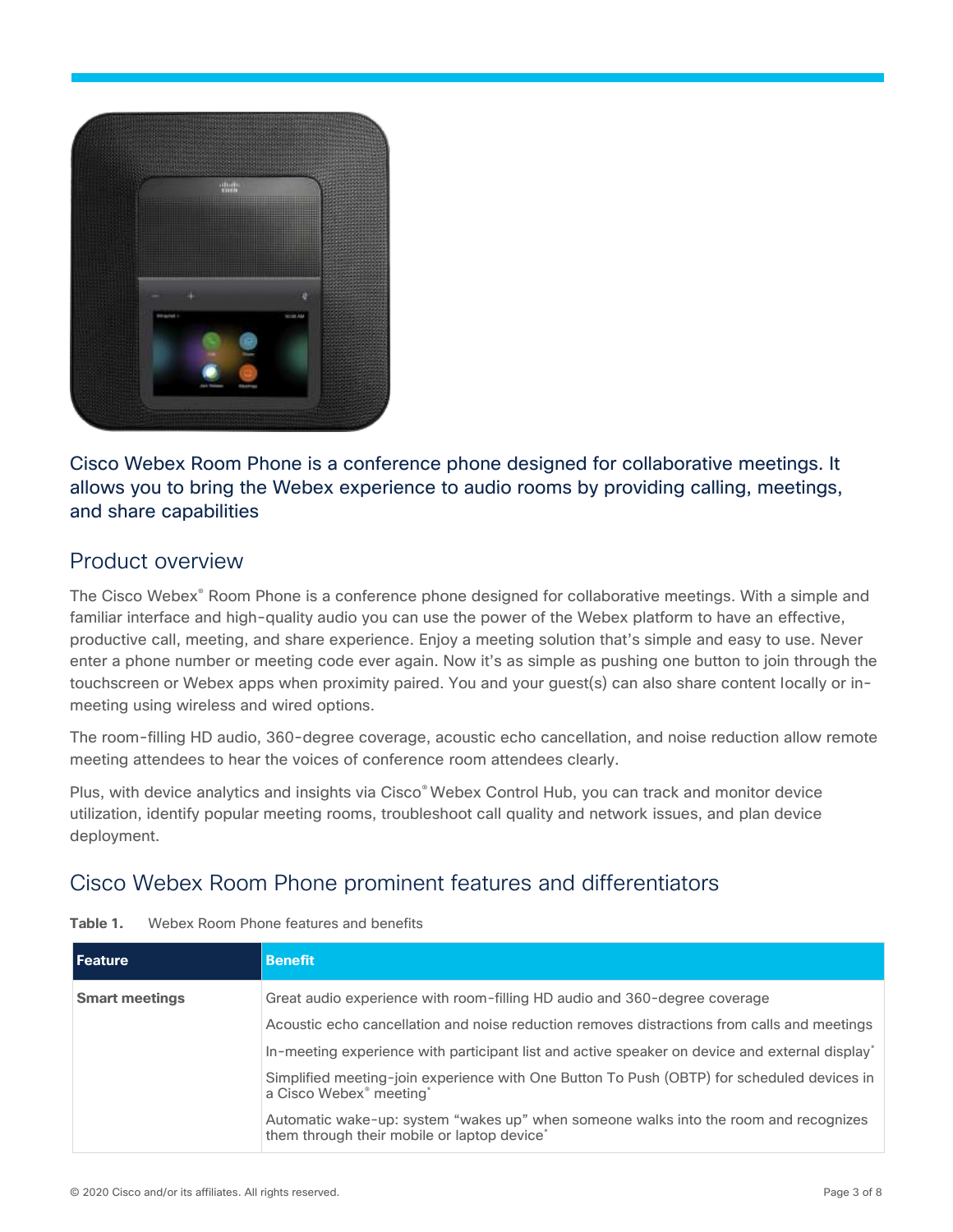| Feature                                | <b>Benefit</b>                                                                                                                                                                                          |
|----------------------------------------|---------------------------------------------------------------------------------------------------------------------------------------------------------------------------------------------------------|
|                                        | Join from Webex apps on your smartphone or laptop via Proximity*<br>End-to-end security                                                                                                                 |
| <b>Smart presentations</b>             | HD content sharing (up to 30fps) <sup>*</sup><br>Wireless sharing from Webex apps <sup>*</sup><br>Guest sharing from a web browser <sup>*</sup><br>Wired cable sharing using an HDMI cable <sup>*</sup> |
| <b>Smart rooms</b>                     | Automatic screen/display integration through HDMI CEC<br>Increase screen productivity with digital signage – integration with Appspace <sup>*</sup>                                                     |
| <b>Built for cloud and</b><br>premises | Flexible deployment and calling options<br>Enjoy ultimate flexibility in deployment and protect your on-premises investments with options<br>to combine cloud and on-premises features.                 |

\*Requires Webex activation

## <span id="page-3-0"></span>Bring the Webex experience to audio rooms

The Webex Room Phone is a single device solution that can allow multiple people in small and medium-sized conference rooms to collaborate effectively in meetings. Room Phone leverages the power of the Webex platform to bring call, meeting, and share capabilities.

With Room Phone, Cisco includes the same user interface used across the Webex device portfolio to a conference phone.

The HDMI-out to any HD display can be used to show meeting information, sharing, and digital signage.

Device management and usage analytics through Webex Control Hub makes deploying, configuring, and supporting Room Phone simple.

These features are typically seen on higher-priced video solutions. They are now available via Webex Room Phone for every room and team.

### <span id="page-3-1"></span>Licensing

**Table 2.** Cisco Webex Room Phone registration

| License level                          | \Term \                                                     |
|----------------------------------------|-------------------------------------------------------------|
| <b>Cisco Webex device subscription</b> | Monthly or $1-$ , $2-$ , $3-$ , $4-$ , or $5-$ year options |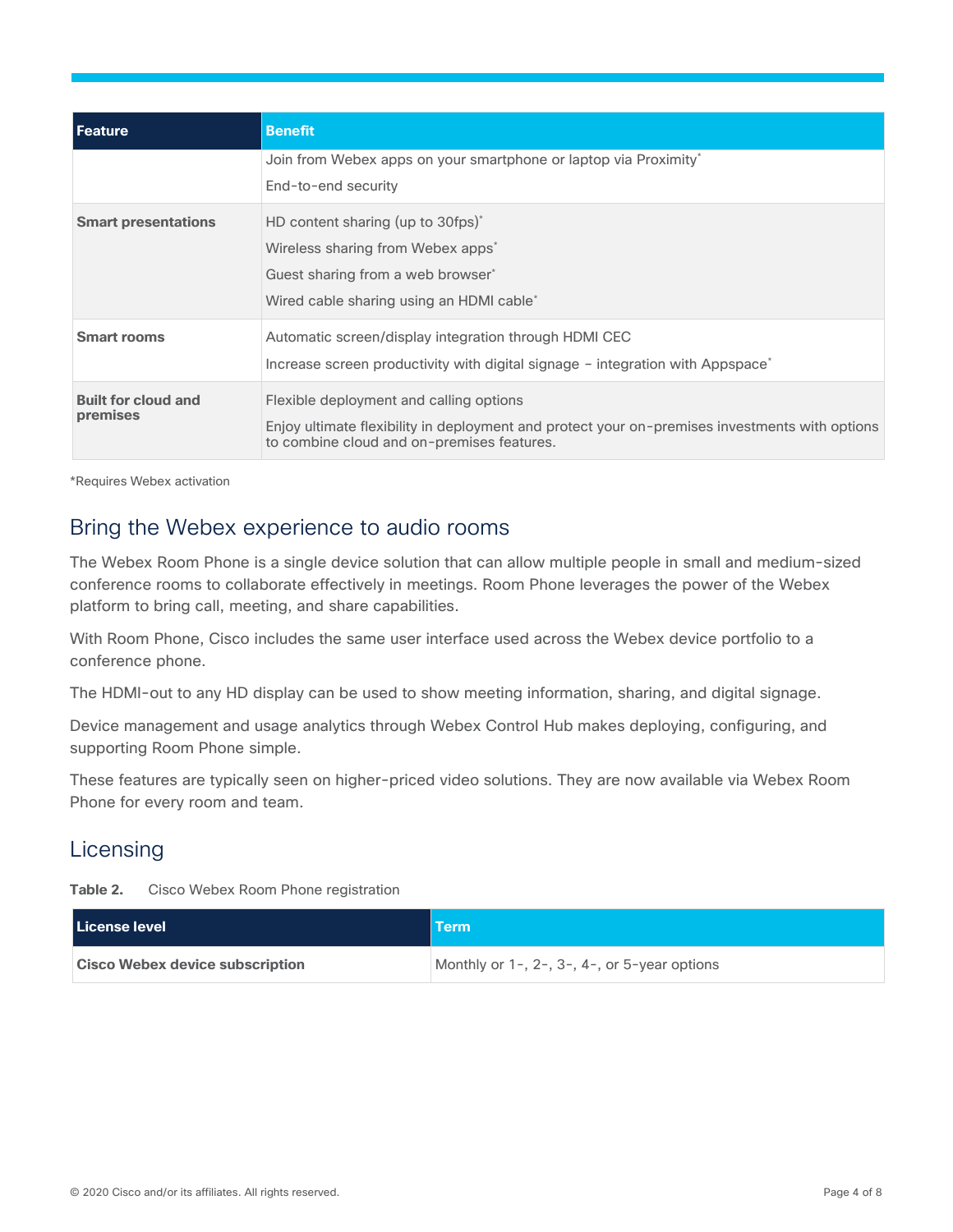## <span id="page-4-0"></span>Product specifications

#### **Table 3.** Product specs

| <b>Specification</b>         | <b>Description</b>                                                                                                                                                                                                                                                             |
|------------------------------|--------------------------------------------------------------------------------------------------------------------------------------------------------------------------------------------------------------------------------------------------------------------------------|
| <b>Software</b>              | Novum OS                                                                                                                                                                                                                                                                       |
| <b>Display</b>               | 6-inch 1080p full HD touch                                                                                                                                                                                                                                                     |
| <b>Buttons</b>               | Dedicated mute and volume buttons with cap touch                                                                                                                                                                                                                               |
| <b>Video inputs</b>          | One HDMI input supports up to 1080p30                                                                                                                                                                                                                                          |
| <b>Video outputs</b>         | One HDMI output supports up to 1080p30                                                                                                                                                                                                                                         |
| <b>Audio</b>                 | OPUS, G.722, G.729a/ab, and G.711 (u/a), L16<br>Automatic gain control<br>Comfort noise generation<br>Silence suppression/voice activity detection<br>Acoustic echo cancellation and noise reduction                                                                           |
| <b>Audio inputs</b>          | 4 built-in microphones and up to 2 external wired microphones, one HDMI input                                                                                                                                                                                                  |
| <b>Speakers (integrated)</b> | 2 speakers (woofer and tweeter)<br>High-quality 22-kHz speaker<br>Maximum adjustable volume: 89 dB within 0.5 m                                                                                                                                                                |
| <b>Wireless sharing</b>      | Cisco Webex Teams™ and Meetings App (up to 1080p15)                                                                                                                                                                                                                            |
| <b>Protocols</b>             | <b>SIP</b><br>Cisco Webex                                                                                                                                                                                                                                                      |
| <b>IP network features</b>   | DNS lookup for service configuration<br>Differentiated services (Quality of Service [QoS])<br>RFC 4733 DTMF tones in SIP<br>Date and time support using Network Time Protocol (NTP)<br>Dynamic Host Configuration Protocol (DHCP)<br>802.1X network authentication<br>CDP/LLDP |
| <b>Call control</b>          | Cisco Unified Communications Manager (Unified CM)<br>Native registration with Unified CM<br>Requires Unified CM Version 10.5(2) or later with device pack for Room Phone<br><b>Cisco Webex Service</b>                                                                         |
| <b>Smart Meetings</b>        | Simplified meeting-join experience with One Button To Push (OBTP) when activated with<br>Webex                                                                                                                                                                                 |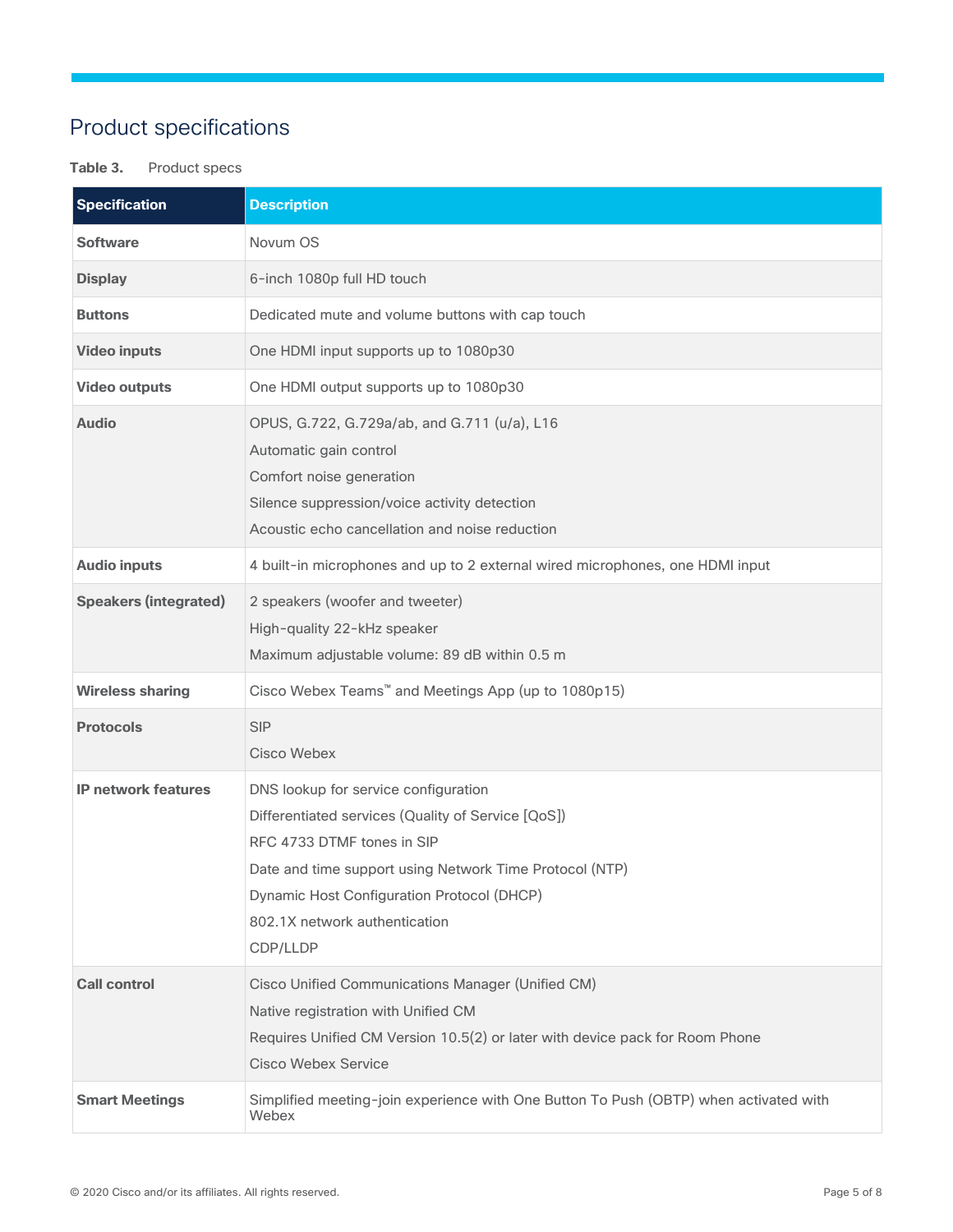| <b>Specification</b>      | <b>Description</b>                                                                                                                                                                                                                                                                                                                                                                                                                                                                                                                                                                                                                                                                                                                                         |
|---------------------------|------------------------------------------------------------------------------------------------------------------------------------------------------------------------------------------------------------------------------------------------------------------------------------------------------------------------------------------------------------------------------------------------------------------------------------------------------------------------------------------------------------------------------------------------------------------------------------------------------------------------------------------------------------------------------------------------------------------------------------------------------------|
| <b>Security features</b>  | Secure credential storage<br>Image authentication<br>Random bit generation<br>Manufacturer-Installed Certificates (MICs)<br>Secure boot<br>SHA-256 enabled for advanced security features<br>Signaling authentication and encryption using TLS v1.2<br>Media authentication and encryption using Secure Real-Time Transport Protocol (SRTP)                                                                                                                                                                                                                                                                                                                                                                                                                |
| <b>Network interfaces</b> | One Ethernet (RJ-45) 10/100/1000 for LAN with Power over Ethernet (PoE) support                                                                                                                                                                                                                                                                                                                                                                                                                                                                                                                                                                                                                                                                            |
| <b>IEEE POE</b>           | <b>IEEE PoE Class 3</b>                                                                                                                                                                                                                                                                                                                                                                                                                                                                                                                                                                                                                                                                                                                                    |
| <b>Cables included</b>    | 1 RJ45<br>8m HDMI cable (HDMI out to display)<br>3m HDMI cable (HDMI in for screen sharing)                                                                                                                                                                                                                                                                                                                                                                                                                                                                                                                                                                                                                                                                |
| <b>Compliance</b>         | • Regulatory compliance<br>○ CE Markings per directives 2014/30/EU and 2014/53/EU and 2014/35/EU<br>• Safety<br>$\circ$ UL 60950-1<br>$\degree$ UL 62368-1<br>© CAN/CSA 60950-1<br>© CAN/CSA 62368-1<br>○ EN/IEC 60950-1<br>© EN/IEC 62368-1<br>◦ AS/NZS 60950<br>∘ KC 60950<br>$\bullet$ EMC - Emissions<br>○ 47CFR Part 15 (CFR 47) Class B<br>ICES 003 Class B<br>$\circ$<br>CISPR32 Class B<br>$\circ$<br><b>EN 55032 Class B</b><br>$\circ$<br>• AS/NZS CISPR32 Class B<br>• VCCI Class B<br><b>EN/IEC 61000</b><br>$\circ$<br>KN32/35 Class B<br>$\circ$<br>$\bullet$ EMC - Immunity<br>○ EN55024<br>CISPR24<br>$\circ$<br>• Armadillo Light<br>• Telecom<br>• AS/ACIF S004<br>• NZ PTC220<br>Industry standards: TIA 810 B and TIA 920 A<br>$\circ$ |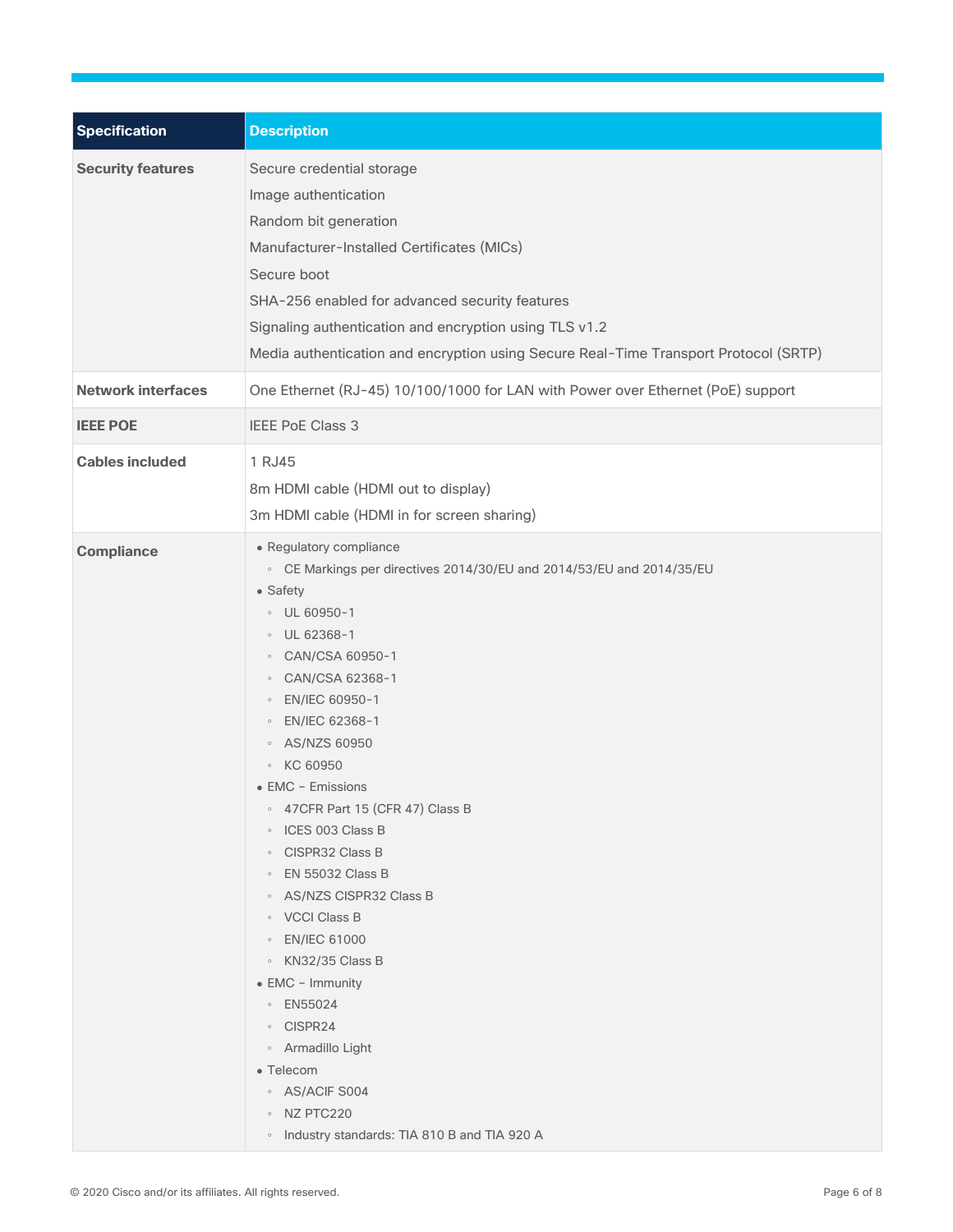| <b>Specification</b> | <b>Description</b>                                                           |
|----------------------|------------------------------------------------------------------------------|
|                      | Industry standards: IEEE 802.3 Ethernet, IEEE 802.3af and 802.3at<br>$\circ$ |
|                      | • Radio                                                                      |
|                      | FCC Part 15 C<br>$\circ$                                                     |
|                      | <b>RSS-102</b><br>$\circ$                                                    |
|                      | <b>RSS-247</b><br>$\circ$                                                    |
|                      | EN 300 328<br>$\circ$                                                        |
|                      | EN 301-489-1<br>$\circ$                                                      |
|                      | EN 301-489-17<br>$\circ$                                                     |
|                      | <b>ASNZS 5268</b><br>$\circ$                                                 |

### <span id="page-6-0"></span>Ordering information

#### **Table 4.** Ordering

| l Part number      | <b>Product description</b>                                                                    |
|--------------------|-----------------------------------------------------------------------------------------------|
| $CP-ROOM-C-K9=$    | Cisco Webex Room Phone in carbon black (includes 3m/8m HDMI cables and RJ45 network<br>cable) |
| CP-ROOM-INJ=       | Power injector for Cisco Webex Room phone                                                     |
| CP-8832-MIC-WIRED= | Wired mics for Cisco Webex Room phone                                                         |

#### <span id="page-6-1"></span>Warranty information

The Webex Room Phone is covered by a standard 1-year replacement warranty.

#### <span id="page-6-2"></span>Cisco environmental sustainability

Information about Cisco's environmental sustainability policies and initiatives for our products, solutions, operations, and extended operations or supply chain is provided in the "Environment Sustainability" section of Cisco's [Corporate Social Responsibility](https://www-1.compliance2product.com/c2p/getAttachment.do?code=YM6Y0yThdO6Wj1FxxYPYfUG2dtFkTeFWGpzLRO8tcURFEifUCRV403Tq2ZMWP6Ai) (CSR) Report.

Reference links to information about key environmental sustainability topics (mentioned in the "Environment Sustainability" section of the CSR Report) are provided in the following table:

| <b>Sustainability topic</b>                                                                                        | Reference        |
|--------------------------------------------------------------------------------------------------------------------|------------------|
| Information on product material content laws and regulations                                                       | <b>Materials</b> |
| Information on electronic waste laws and regulations, including products, batteries, and packaging MEEE compliance |                  |

Cisco makes the packaging data available for informational purposes only. It may not reflect the most current legal developments, and Cisco does not represent, warrant, or guarantee that it is complete, accurate, or up to date. This information is subject to change without notice.